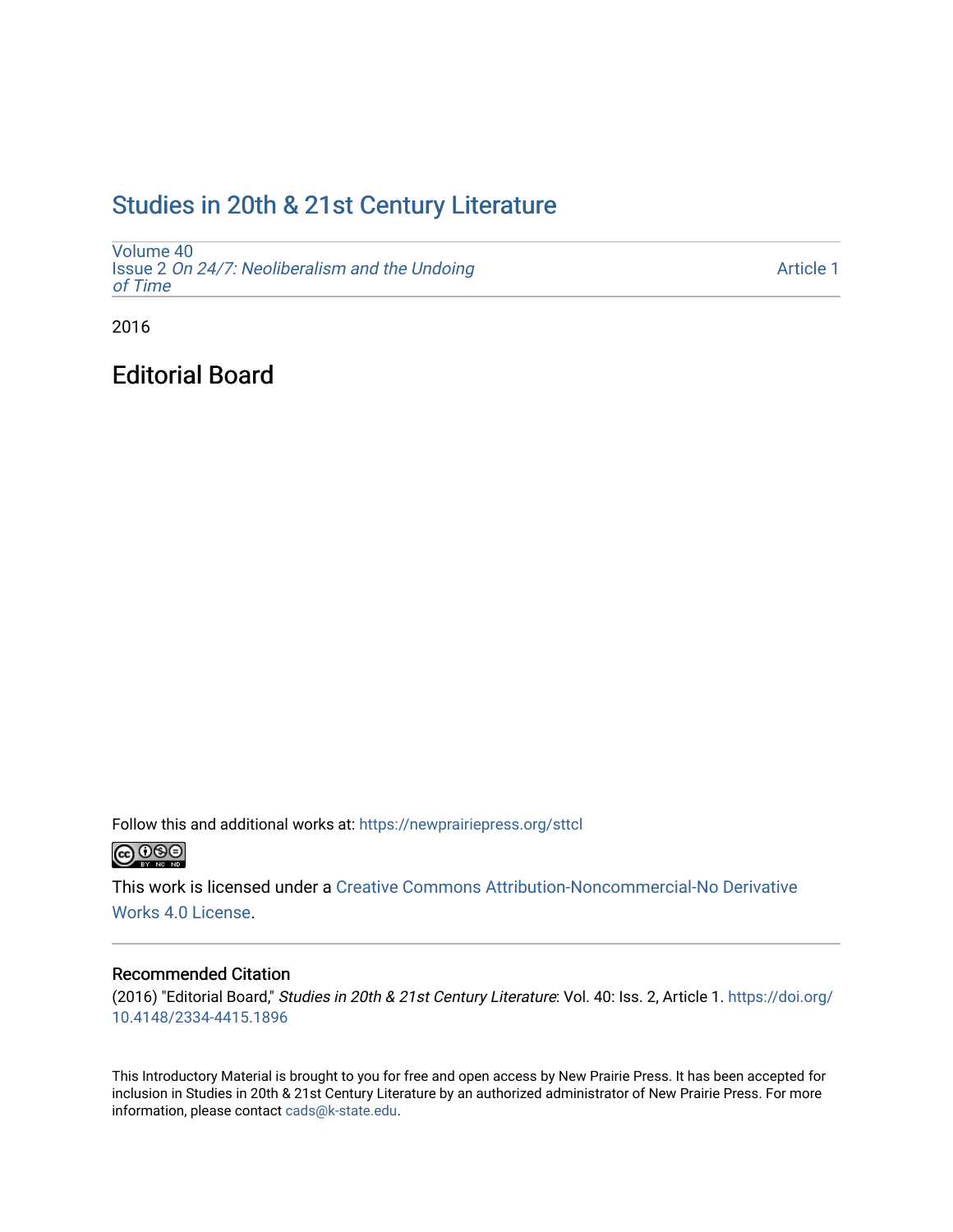## Editorial Board

### Abstract

STTCL Editorial Board.

This introductory material is available in Studies in 20th & 21st Century Literature: [https://newprairiepress.org/sttcl/](https://newprairiepress.org/sttcl/vol40/iss2/1) [vol40/iss2/1](https://newprairiepress.org/sttcl/vol40/iss2/1)